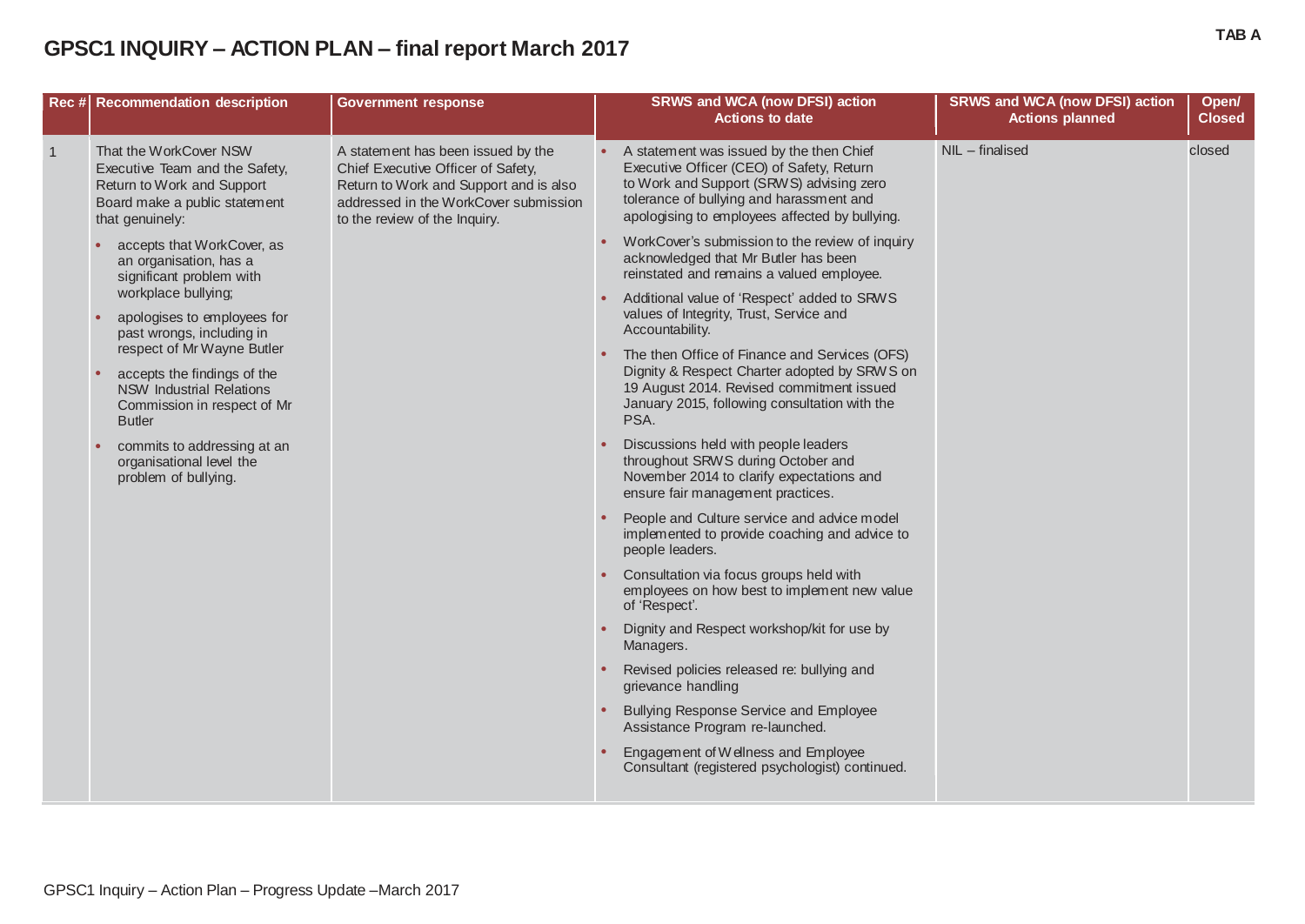| Rec # Recommendation description                                                                                                                                                                                                                                              | <b>Government response</b>                                                                                                                                                                                                                                                                                                                                                    |           | <b>SRWS and WCA (now DFSI) action</b><br><b>Actions to date</b>                                                                                                                                                                                                                                                                                                                                                                                                                                                                                                                                                                                                                                                                                                                                                                                                                                                                                                                                                                                                                                                                                                                                                                                                                                                                                                                                                                                                                    | <b>SRWS and WCA (now DFSI) action</b><br><b>Actions planned</b> | Open/<br><b>Closed</b> |
|-------------------------------------------------------------------------------------------------------------------------------------------------------------------------------------------------------------------------------------------------------------------------------|-------------------------------------------------------------------------------------------------------------------------------------------------------------------------------------------------------------------------------------------------------------------------------------------------------------------------------------------------------------------------------|-----------|------------------------------------------------------------------------------------------------------------------------------------------------------------------------------------------------------------------------------------------------------------------------------------------------------------------------------------------------------------------------------------------------------------------------------------------------------------------------------------------------------------------------------------------------------------------------------------------------------------------------------------------------------------------------------------------------------------------------------------------------------------------------------------------------------------------------------------------------------------------------------------------------------------------------------------------------------------------------------------------------------------------------------------------------------------------------------------------------------------------------------------------------------------------------------------------------------------------------------------------------------------------------------------------------------------------------------------------------------------------------------------------------------------------------------------------------------------------------------------|-----------------------------------------------------------------|------------------------|
| $\overline{2}$<br>That the WorkCover NSW Executive<br>Team sincerely apologise to Mr<br>Wayne Butler for how he was treated<br>during his investigation, for his<br>dismissal, and for their failure to<br>accept the findings of the NSW<br>Industrial Relations Commission. | An apology has been issued by the Chief .<br>Executive Officer of Safety, Return to<br>Work and Support.                                                                                                                                                                                                                                                                      | $\bullet$ | The then CEO of SRWS met with Mr Butler to<br>discuss the issue and has provided a written<br>apology to Mr Butler for his dismissal.<br>WorkCover's submission to the review of inquiry<br>acknowledged that Mr Butler has been<br>reinstated and remains a valued employee.                                                                                                                                                                                                                                                                                                                                                                                                                                                                                                                                                                                                                                                                                                                                                                                                                                                                                                                                                                                                                                                                                                                                                                                                      | NIL - finalised                                                 | closed                 |
| That WorkCover NSW report to the<br>3<br>Safety, Return to Work and Support<br>Board on actions to be taken to<br>address the punitive use of process<br>within the organisation, especially in<br>human resources matters.                                                   | Supported. Regular reports have and<br>will continue to be provided to the Safety,<br>Return to Work and Support Board on<br>actions taken to address punitive use<br>of process and foster a constructive,<br>empowered, productive and safe<br>workplace culture.<br>The Human Resources Board Sub-<br>Committee will monitor and oversee the<br>implementation of actions. |           | Action Plan delivery completed to address<br>punitive use of process and foster a<br>constructive, empowered, productive and<br>safe workplace culture.<br>• The 2015 SRWS Pulse Survey of staff indicated<br>positive shifts in all areas measured. Following the<br>survey, bullying and grievance handling were<br>highlighted as one of three corporate focus areas.<br>Monthly progress updates were provided to the<br>then SRWS Board and Executive team until end<br>August 2015.<br>Legislative and organisational changes came<br>into effect on 1 September 2015. The changes<br>abolished the SRWS Board and created three<br>new entities (SIRA, SafeWork NSW and icare)<br>to replace former SRWS agencies, including<br>WorkCover.<br>At its final meeting on 31 August 2015, the SRWS<br>Board recommended that each of the new<br>entities continue the commitment to the action<br>plans put in place and report on progress to<br>delegated reporting lines.<br>A Bullying Prevention Working Group was formed<br>and continues to meet regularly with<br>representation from the Department of Finance,<br>Services and Innovation (DFSI) (SIRA/<br>SafeWork), icare and the PSA.<br>Active monitoring of reports of bullying, causes<br>and remedial actions have been implemented as<br>part of ongoing management reporting to the<br>SIRA Board, and the Deputy Secretaries,<br>Government and Corporate Services and Better<br>Regulation Division, DFSI. | NIL - finalised                                                 | closed                 |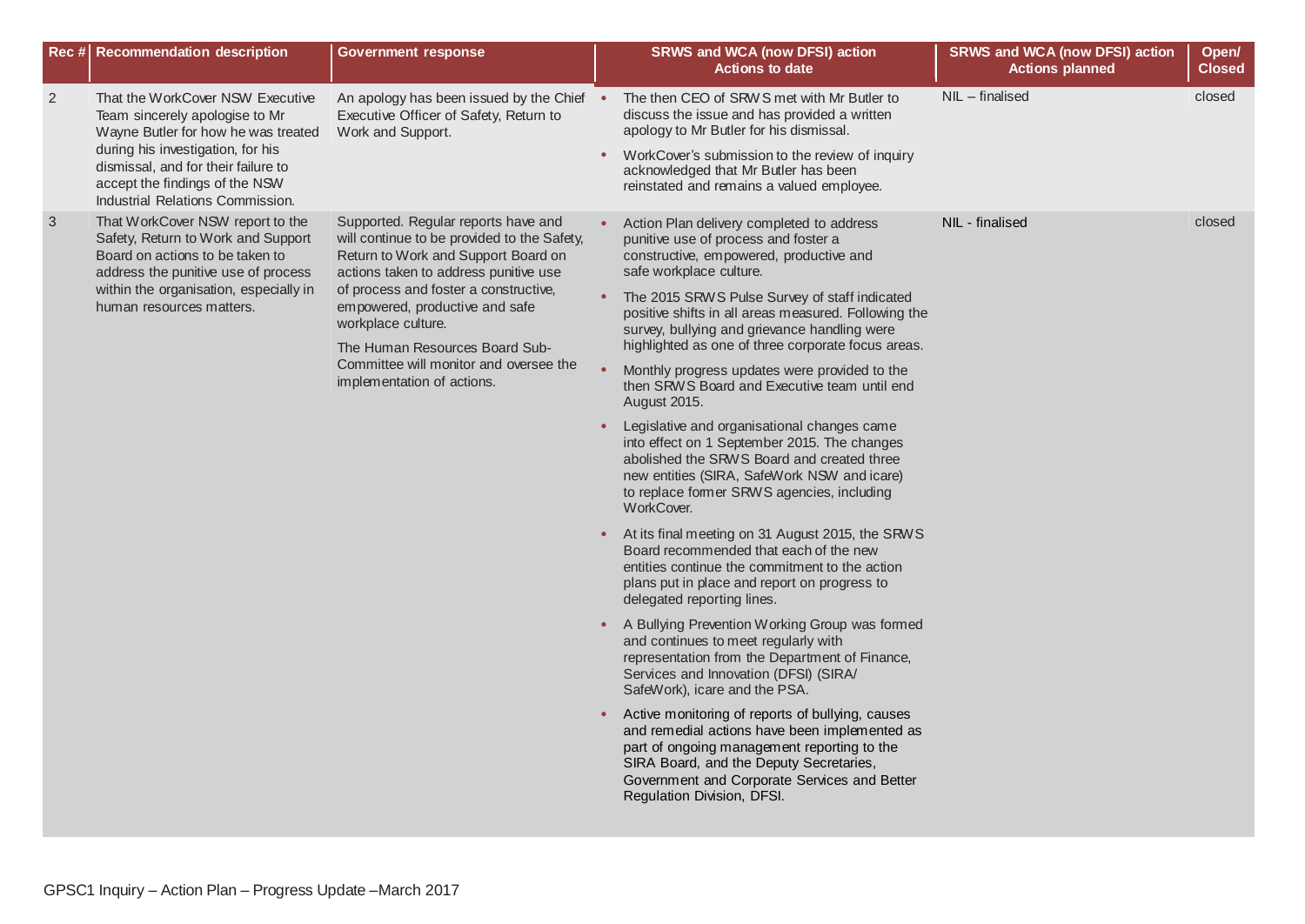|                 | Rec # Recommendation description                                                                                                                                                                                                                                                                                                                                                                                                                                                                                                                                                       | <b>Government response</b>                                                                                                            |           | <b>SRWS and WCA (now DFSI) action</b><br><b>Actions to date</b>                                                                                                                                                                                                             | <b>SRWS and WCA (now DFSI) action</b><br><b>Actions planned</b>                                 | Open/<br><b>Closed</b> |
|-----------------|----------------------------------------------------------------------------------------------------------------------------------------------------------------------------------------------------------------------------------------------------------------------------------------------------------------------------------------------------------------------------------------------------------------------------------------------------------------------------------------------------------------------------------------------------------------------------------------|---------------------------------------------------------------------------------------------------------------------------------------|-----------|-----------------------------------------------------------------------------------------------------------------------------------------------------------------------------------------------------------------------------------------------------------------------------|-------------------------------------------------------------------------------------------------|------------------------|
| $\overline{4}$  | That the Minister for Finance and<br>Services review the structure and<br>functions of the Safety, Return to<br>Work and Support Board to<br>determine whether they are<br>appropriate or expansive enough to<br>cover the board's obligations under<br>the Work Health and Safety<br>Act 2011, including its obligation to<br>ensure that WorkCover is<br>addressing its organisational<br>problem with bullying. Further, that<br>in undertaking this review, the<br>Minister considers whether it is<br>feasible for all these functions to be<br>undertaken by the existing board. | Supported. These matters will be<br>considered in the NSW Treasury review<br>of NSW Government insurance and<br>regulatory functions. |           | Included in scope for the Treasury-led 2015<br>Strategic Insurance Review. Government reforms<br>followed the Review and its report. The reforms<br>were passed by NSW Parliament in August 2015.                                                                           | NIL - finalised                                                                                 | closed                 |
|                 |                                                                                                                                                                                                                                                                                                                                                                                                                                                                                                                                                                                        |                                                                                                                                       |           | The State Insurance and Care Governance Act<br>2015 (SICG Act) abolished SRWS and created<br>three new entities (icare, SIRA and SafeWork<br>NSW) to replace SRWS (of which WorkCover<br>was an agency) regulatory and insurance<br>functions.                              |                                                                                                 |                        |
|                 |                                                                                                                                                                                                                                                                                                                                                                                                                                                                                                                                                                                        |                                                                                                                                       | $\bullet$ | Section 31 of the SICG Act repealed the Safety<br>Return to Work and Support Board Act 2012 and<br>Schedule 4 clause 5 of the SICG Act abolished<br>the SRWS Board with effect from 1 September<br>2015.                                                                    |                                                                                                 |                        |
|                 |                                                                                                                                                                                                                                                                                                                                                                                                                                                                                                                                                                                        |                                                                                                                                       | $\bullet$ | A SIRA Board and an icare Board were<br>established under the SICG Act. The SIRA<br>Board has been given the legislative function of<br>overseeing the performance of the activities of<br>SIRA under section 18 of the State Insurance<br>and Care Governance Act 2015.    |                                                                                                 |                        |
|                 |                                                                                                                                                                                                                                                                                                                                                                                                                                                                                                                                                                                        |                                                                                                                                       | $\bullet$ | The Secretary of DFSI, as the employer of SIRA<br>and SafeWork NSW staff, has current oversight of<br>recommendations and actions from the<br>Parliamentary Inquiry.                                                                                                        |                                                                                                 |                        |
| $5\overline{)}$ | That WorkCover NSW report to the<br>Safety, Return to Work and Support<br>Board on the progress of all actions                                                                                                                                                                                                                                                                                                                                                                                                                                                                         | Supported.                                                                                                                            |           | Action plan as at December 2014 published on<br>WorkCover's website, following the 2015 State<br>election/caretaker period.                                                                                                                                                 | This is the final bi-annual action plan.<br>Actions on all recommendations have<br>been closed. | closed                 |
|                 | arising from the recommendations of<br>this inquiry, at intervals of at least six<br>months, and that these reports be                                                                                                                                                                                                                                                                                                                                                                                                                                                                 |                                                                                                                                       |           | SRWS Board approved an updated action plan<br>in July 2015 and provided it to the then Minister<br>for Finance and Services.                                                                                                                                                |                                                                                                 |                        |
|                 | published on WorkCover's website.                                                                                                                                                                                                                                                                                                                                                                                                                                                                                                                                                      |                                                                                                                                       |           | As noted in recommendation four actions,<br>WorkCover and the SRWS Board were abolished<br>by the NSW Government reforms passed by the<br>NSW Parliament in August 2015.                                                                                                    |                                                                                                 |                        |
|                 |                                                                                                                                                                                                                                                                                                                                                                                                                                                                                                                                                                                        |                                                                                                                                       |           | In its handover letter in November 2015, the<br>SRWS Board recommended that any future<br>action plan updates be published on the<br>SafeWork NSW website, however the DFSI<br>website, has been determined as the most<br>appropriate location to publish periodic updates |                                                                                                 |                        |
|                 |                                                                                                                                                                                                                                                                                                                                                                                                                                                                                                                                                                                        |                                                                                                                                       |           | DFSI has published two action plan updates<br>for the periods ending March 2016 and<br>September 2016. Updates on actions and<br>trends are provided to the SIRA Board on an<br>ongoing basis.                                                                              |                                                                                                 |                        |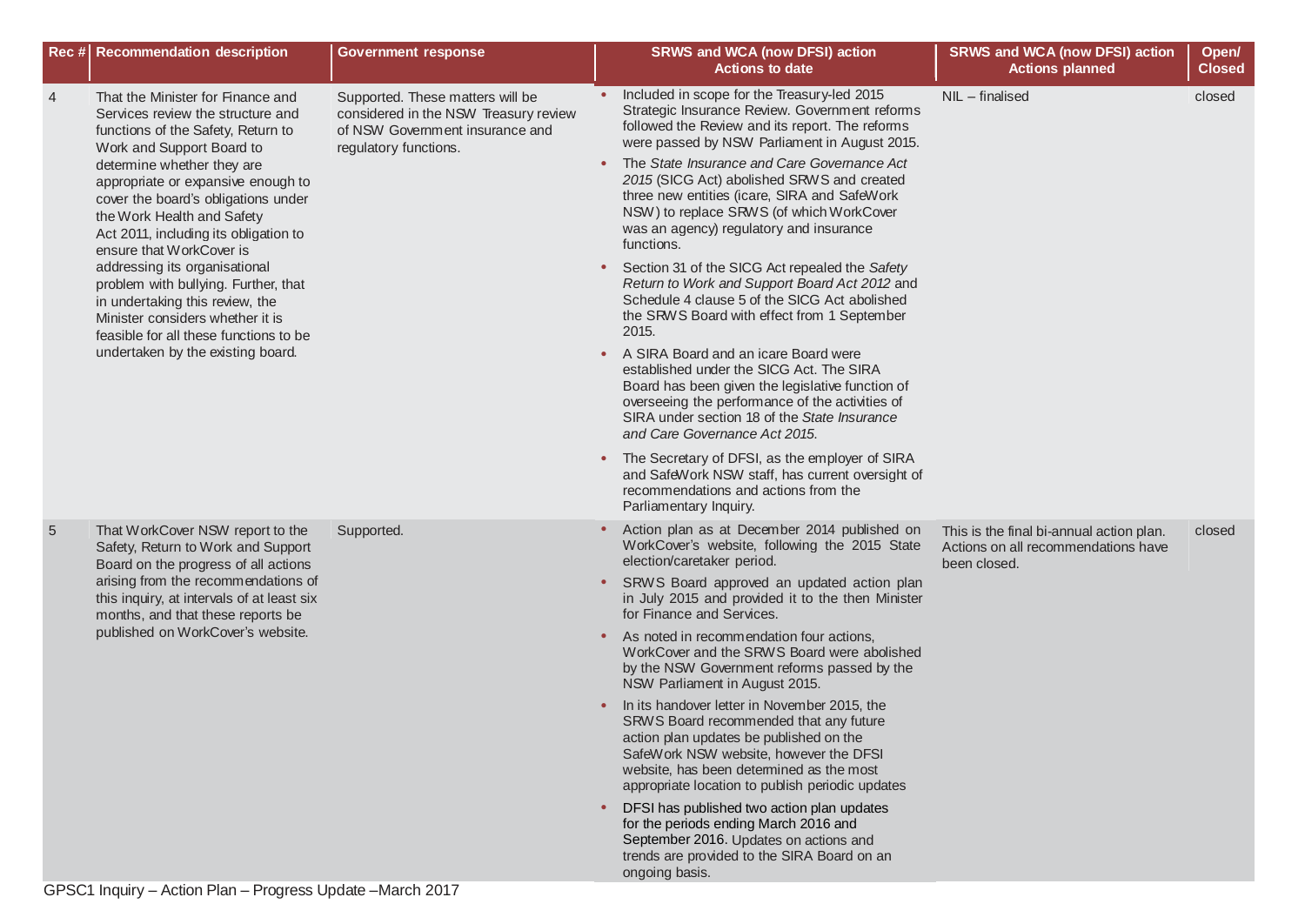|   | Rec # Recommendation description                                                                                                                                                                                                                          | <b>Government response</b>                                     |                                                                                                                               | <b>SRWS and WCA (now DFSI) action</b><br><b>Actions to date</b>                                                                                                                                                                                                            | <b>SRWS and WCA (now DFSI) action</b><br><b>Actions planned</b>                                        | Open/<br><b>Closed</b> |
|---|-----------------------------------------------------------------------------------------------------------------------------------------------------------------------------------------------------------------------------------------------------------|----------------------------------------------------------------|-------------------------------------------------------------------------------------------------------------------------------|----------------------------------------------------------------------------------------------------------------------------------------------------------------------------------------------------------------------------------------------------------------------------|--------------------------------------------------------------------------------------------------------|------------------------|
| 6 | That WorkCover NSW formally<br>review, in liaison with the Public<br>Service Association of NSW, the                                                                                                                                                      | Supported.<br>$\bullet$<br>$\bullet$<br>$\bullet$<br>$\bullet$ |                                                                                                                               | High level People Matter Survey responses for<br>the then OFS and SRWS were made available<br>to SRWS employees on 12 September 2014.                                                                                                                                      | DFSI publishes its annual People<br>Matters Survey results, including<br>bullying data, to DFSI staff. | closed                 |
|   | findings of<br>the 2013 People at Work Survey<br>and other measures of workplace<br>bullying, with a view to collecting,<br>monitoring and publicly reporting<br>reliable data<br>on workplace bullying within<br>the organisation on an<br>annual basis. |                                                                |                                                                                                                               | Business unit level reports for both the 2014<br>People Matter Employee Survey and 2013-14<br>People at Work Project were made available to<br>all employees via the SRWS intranet on 29<br>September 2014.                                                                |                                                                                                        |                        |
|   |                                                                                                                                                                                                                                                           |                                                                |                                                                                                                               | Results of the 2013-14 People at Work Survey<br>were provided to representatives of the<br>Psychosocial Wellbeing Sub-committee of the<br>SRWS Work Health and Safety Committee on<br>24 September 2014.                                                                   |                                                                                                        |                        |
|   |                                                                                                                                                                                                                                                           |                                                                |                                                                                                                               | Consultation meeting with the PSA was<br>conducted on 9 October 2014 to consult on<br>survey responses, focus groups, development<br>of survey action plans, revised bullying and<br>grievance policies and collation of data<br>regarding bullying.                       |                                                                                                        |                        |
|   |                                                                                                                                                                                                                                                           |                                                                |                                                                                                                               | Focus groups were conducted to review survey<br>responses and make recommendations for<br>action plans.                                                                                                                                                                    |                                                                                                        |                        |
|   |                                                                                                                                                                                                                                                           |                                                                | Focus groups held with employees during<br>October/November 2014 to discuss areas for<br>improvement identified from surveys. |                                                                                                                                                                                                                                                                            |                                                                                                        |                        |
|   |                                                                                                                                                                                                                                                           |                                                                |                                                                                                                               | The Bullying Prevention Working Group<br>continues to meet on a quarterly basis with<br>representation from DFSI (SIRA/SafeWork<br>NSW/shared services), icare and PSA. The<br>results of employee surveys are discussed and<br>provided, when available, at this meeting. |                                                                                                        |                        |
|   |                                                                                                                                                                                                                                                           |                                                                |                                                                                                                               | DFSI cannot provide an update in relation to<br>icare.                                                                                                                                                                                                                     |                                                                                                        |                        |
|   |                                                                                                                                                                                                                                                           |                                                                |                                                                                                                               |                                                                                                                                                                                                                                                                            |                                                                                                        |                        |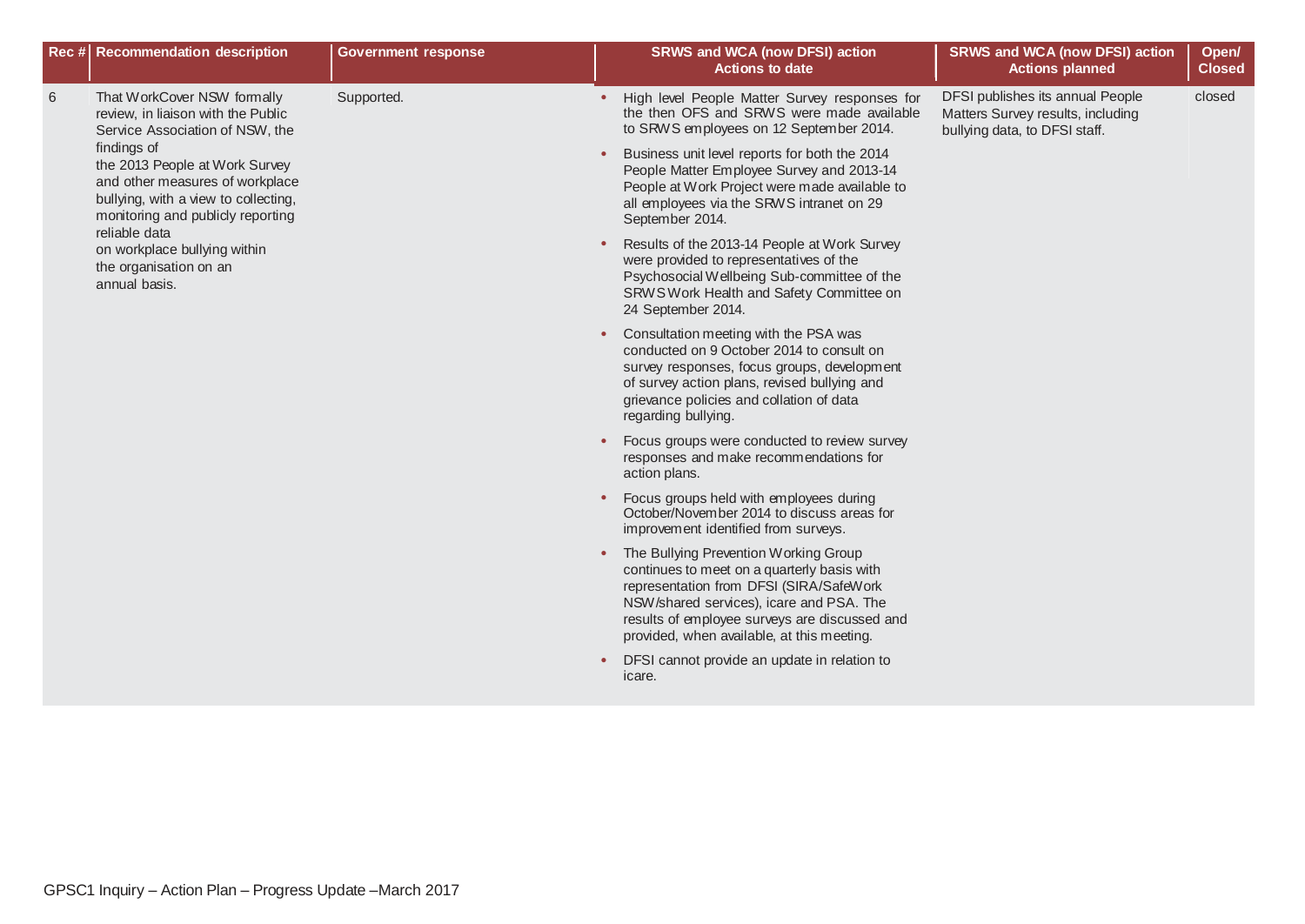| Rec # Recommendation description                                                                                                   | <b>Government response</b>                                                                                                                                                                                                                                                                                                                                                                                                                                                                                                                                                                                                                                                                                                                                                          | <b>SRWS and WCA (now DFSI) action</b><br><b>Actions to date</b>                                                                                                                                                                                                                                                                                                                                                                                                                                                                                                                                                                                                                                                                                                                                                                      | <b>SRWS and WCA (now DFSI)</b><br>action | Open/<br><b>Closed</b> |
|------------------------------------------------------------------------------------------------------------------------------------|-------------------------------------------------------------------------------------------------------------------------------------------------------------------------------------------------------------------------------------------------------------------------------------------------------------------------------------------------------------------------------------------------------------------------------------------------------------------------------------------------------------------------------------------------------------------------------------------------------------------------------------------------------------------------------------------------------------------------------------------------------------------------------------|--------------------------------------------------------------------------------------------------------------------------------------------------------------------------------------------------------------------------------------------------------------------------------------------------------------------------------------------------------------------------------------------------------------------------------------------------------------------------------------------------------------------------------------------------------------------------------------------------------------------------------------------------------------------------------------------------------------------------------------------------------------------------------------------------------------------------------------|------------------------------------------|------------------------|
| That WorkCover NSW ensure<br>that all investigations of bullying<br>complaints within WorkCover are<br>investigated independently. | Supported. Internal bullying resolution<br>procedures will encourage timely<br>and effective risk management and<br>resolution. Where investigation is<br>necessary, investigations will be<br>conducted by an independent expert<br>investigator under the oversight of the<br>Office of Finance and Services (OFS).<br>SRWS employees are now provided<br>with the additional option of reporting<br>bullying to, and seeking support and<br>advice concerning bullying, from the<br>Office of Finance and Services. In future,<br>employees may also make a request<br>for service or complaint to the relevant<br>work health and safety regulator as per<br>the arrangement being developed with<br>the Department of Trade and Investment<br>referred to in Recommendation 8. | <b>Bullying Response Service and Employee</b><br>Assistance Program has been re-launched.<br>Wellness and Employee Relations Consultant<br>role (with a registered psychologist) in People<br>and Culture Group has been continued.<br>Under the oversight of DFSI, a process has been<br>established to support an independent expert<br>investigator to conduct investigations into bullying<br>where resolution cannot be reached.<br>Implementation of the People and Culture<br>Service and Advice model finalised to provide<br>coaching and advice to people leaders.<br>Revised policies in relation to bullying and<br>grievance handling finalised and released:<br>Management of workplace bullying policy and<br>revised Workplace issues and grievance<br>resolution policy.<br>Also see action under Recommendation 8. | $NIL$ – finalised                        | closed                 |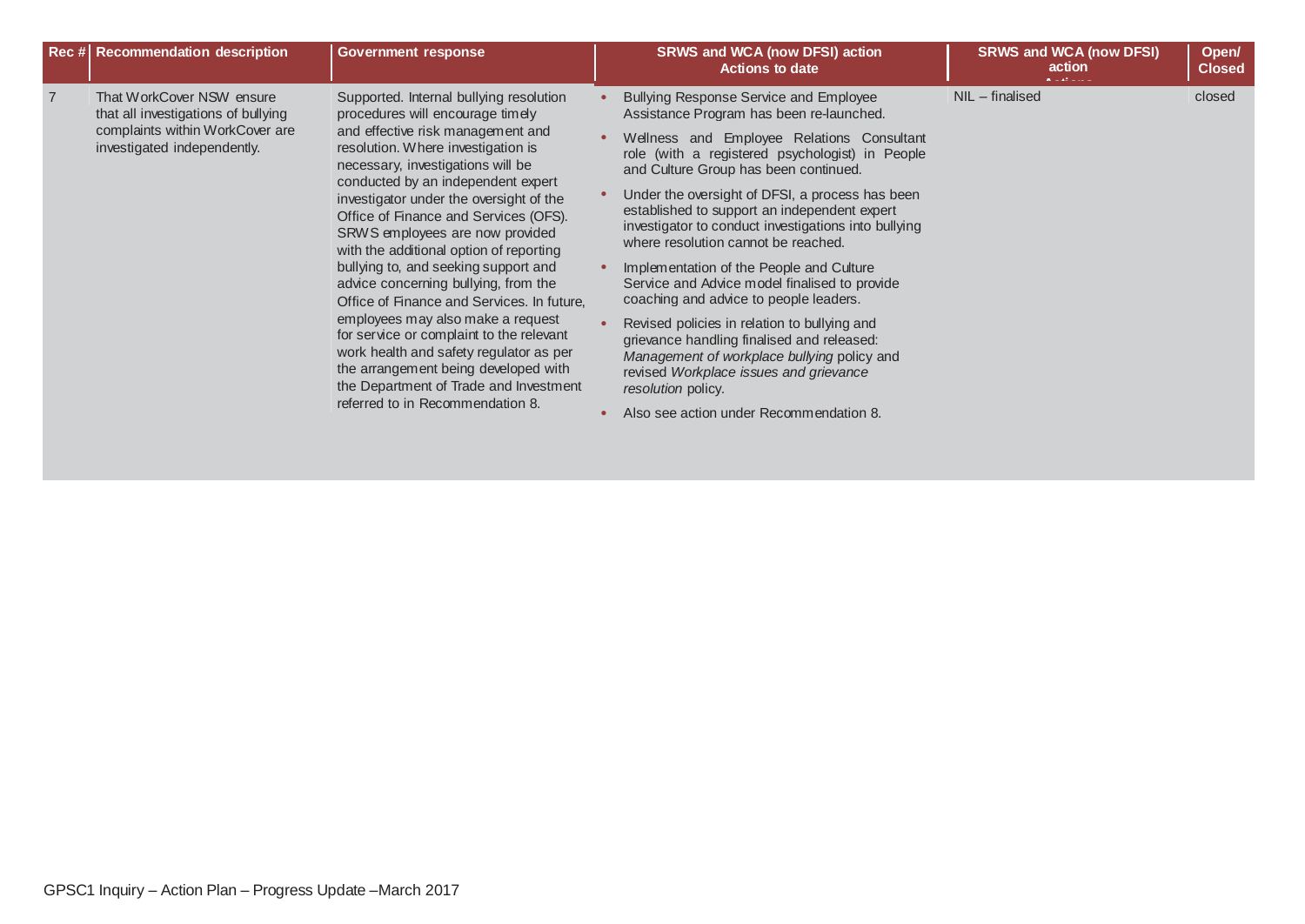|   | Rec # Recommendation description                                                                                                                                                                                                                                                                                                                                                                                                                                                                                                                                                                                                                                                                  | <b>Government response</b>                                                                                                                                                                                                                                                                                                                                                                                                                                                                                                                                                                                                                                                                                     | <b>SRWS and WCA (now DFSI) action</b><br><b>Actions to date</b>                                                                                                                                                                                                                                                                                                                                                                                                                                                                                                                                                                                                                                                                                                                                                                                                            | <b>SRWS and WCA (now DFSI) action</b><br><b>Actions planned</b> | Open/<br><b>Closed</b> |
|---|---------------------------------------------------------------------------------------------------------------------------------------------------------------------------------------------------------------------------------------------------------------------------------------------------------------------------------------------------------------------------------------------------------------------------------------------------------------------------------------------------------------------------------------------------------------------------------------------------------------------------------------------------------------------------------------------------|----------------------------------------------------------------------------------------------------------------------------------------------------------------------------------------------------------------------------------------------------------------------------------------------------------------------------------------------------------------------------------------------------------------------------------------------------------------------------------------------------------------------------------------------------------------------------------------------------------------------------------------------------------------------------------------------------------------|----------------------------------------------------------------------------------------------------------------------------------------------------------------------------------------------------------------------------------------------------------------------------------------------------------------------------------------------------------------------------------------------------------------------------------------------------------------------------------------------------------------------------------------------------------------------------------------------------------------------------------------------------------------------------------------------------------------------------------------------------------------------------------------------------------------------------------------------------------------------------|-----------------------------------------------------------------|------------------------|
| 8 | That WorkCover NSW undertake a<br>formal evaluation of the<br>arrangements with the Department<br>of Trade and Investment, Regional<br>Infrastructure and Services<br>(DTIRIS) for referral of work health<br>and safety matters for<br>investigation, including allegations<br>of workplace bullying, within two<br>years of the commencement of the<br>arrangements. The review, which<br>must be published, is to:<br>include formal input from<br>$\bullet$<br>employees and the Public<br>Service Association of NSW<br>be formally considered by the<br>Safety, Return to Work and<br>Support Board and the<br>independent workplace bullying<br>steering panel (see<br>recommendation 12). | Supported. WorkCover is formalising<br>a Memorandum of Understanding that<br>will allow for all requests for service<br>and complaints under the Work<br>Health and Safety Act 2011, relating<br>to WorkCover as an employer, to be<br>investigated independently by the safety<br>inspectorate of the Department of Trade<br>and Investment, Regional Infrastructure<br>and Services. Evaluation of these<br>arrangements will occur within two years<br>of the commencement of arrangements<br>and will include input from the Public<br>Service Association of NSW and be<br>formally considered by the SRWS Board<br>and the Independent Expert Workplace<br>Bullying Panel (see Recommendation<br>$12$ ). | Memorandum of Understanding (MOU)<br>between the Department of Trade and<br>Investment, Regional Infrastructure and<br>Services (DTIRIS) and WorkCover has been<br>executed so internal complaints can be<br>investigated independently. DTIRIS has been<br>replaced by the NSW Department of Industry,<br>Skills and Regional Development.<br>WorkCover consulted with the PSA on<br>procedures to implement the MOU and<br>publicised information on how the MOU<br>operates.<br>The SRW S intranet site for the MOU and<br>procedures for referral to the Department of<br>Industry were implemented on 1 July 2015.<br>The MOU arrangements with DTIRIS were<br>reviewed following structural changes and the<br>creation of SafeWork NSW and State<br>Insurance Regulatory Authority (SIRA) as<br>successor agencies to WorkCover in DFSI.<br>The review is complete. | DFSI will regularly review the MOU<br>arrangements.             | closed                 |
|   |                                                                                                                                                                                                                                                                                                                                                                                                                                                                                                                                                                                                                                                                                                   |                                                                                                                                                                                                                                                                                                                                                                                                                                                                                                                                                                                                                                                                                                                | A new MOU between DFSI and Department of<br>Industry Skills and Regional Development (DISRD)                                                                                                                                                                                                                                                                                                                                                                                                                                                                                                                                                                                                                                                                                                                                                                               |                                                                 |                        |

was agreed and signed in November 2016 and has

been published on a DFSI Intranet site. **•** The MOU has revised referral arrangements to reflect the Secretary DFSI being the NSW

WHS Regulator.

GPSC1 Inquiry – Action Plan – Progress Update –March 2017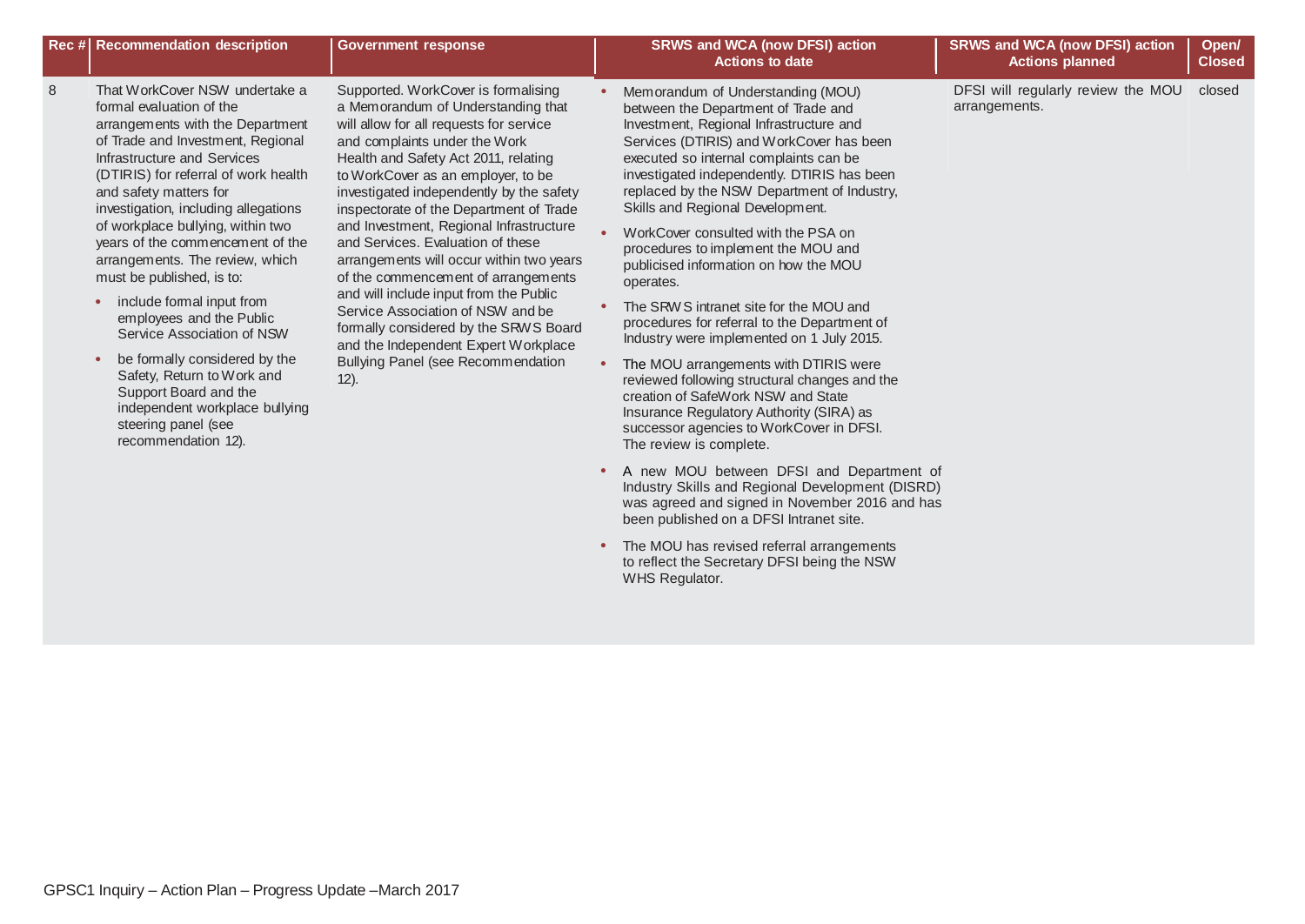| Rec # Recommendation description                                                                                                                                                                                                                                                               | <b>Government response</b>                                                                                                                                                                                                                                                                                                                                                                                                                                                                                                                        | <b>SRWS and WCA (now DFSI) action</b><br><b>Actions to date</b>                                                                                                                                                                                                                                                                                                                                                                                                                                                                                                                                                                                                                                                                                                                                                                                                                                                                      | <b>SRWS and WCA (now DFSI) action</b><br><b>Actions planned</b> | Open/<br><b>Closed</b> |
|------------------------------------------------------------------------------------------------------------------------------------------------------------------------------------------------------------------------------------------------------------------------------------------------|---------------------------------------------------------------------------------------------------------------------------------------------------------------------------------------------------------------------------------------------------------------------------------------------------------------------------------------------------------------------------------------------------------------------------------------------------------------------------------------------------------------------------------------------------|--------------------------------------------------------------------------------------------------------------------------------------------------------------------------------------------------------------------------------------------------------------------------------------------------------------------------------------------------------------------------------------------------------------------------------------------------------------------------------------------------------------------------------------------------------------------------------------------------------------------------------------------------------------------------------------------------------------------------------------------------------------------------------------------------------------------------------------------------------------------------------------------------------------------------------------|-----------------------------------------------------------------|------------------------|
| 9<br>That WorkCover NSW ensure that the<br>code of conduct for WorkCover and<br>Scheme agent staff is enforceable<br>by individual workers and their<br>representatives, and that financial<br>penalties are included as one of<br>the remedies where breaches of<br>the code are established. | Supported in part. Action will be taken<br>on complaints by individual workers.<br>WorkCover employees are already<br>subject to a code of conduct. Findings of<br>misconduct where breaches of the code<br>are established may result in a range of<br>actions against an employee including<br>termination of employment, a fine,<br>reduction of remuneration payable to the<br>employee, reduction in the classification<br>or grade of an employee, assignment of<br>the employee to a different role, caution<br>or reprimand the employee. | WorkCover NSW Customer Service framework<br>established, comprised of a complaints model<br>and a staff toolkit. The Framework, together with<br>the Customer Feedback Framework, has been<br>adapted to now apply to WorkCover's successor<br>agencies in DFSI BRD:, that is, SIRA and<br>SafeWork NSW and is linked to DFSI processes.<br>2015 Deed for workers compensation Nominal<br>Insurer Scheme agents includes an obligation to<br>meet a new code of conduct, with options to<br>address non-performance, potentially including<br>financial penalties. Compliance with the Deed is<br>monitored.                                                                                                                                                                                                                                                                                                                         | NIL - finalised                                                 | closed                 |
|                                                                                                                                                                                                                                                                                                | WorkCover Scheme agents will be<br>responsible for meeting a new code<br>of conduct under the new deed from<br>2015 and where breaches of the code<br>are established, non-performance will<br>potentially result in financial penalties.<br>Injured workers and their representatives<br>do have available processes to<br>have complaints investigated by the<br>WorkCover Independent Review Officer<br>and for review by the NSW Ombudsman.                                                                                                   | Implementation rollout from January 2015<br>Complaints framework implemented<br>Process maps for the new complaints<br>handling processes<br>Fact sheet for employers and claimants<br>Complex Customer Behaviour Policy<br>Structural changes.<br>In 2015, WorkCover Insurance developed a<br>disputes brochure to be sent to all injured<br>workers by Scheme agents. This was distributed<br>across the Scheme on 16 June 2015.<br>In July 2015, WorkCover Insurance launched a<br>$\bullet$<br>mobile web wizard for employers which includes<br>dispute resolution instructions. Complaints<br>monitoring and reporting, and adherence to<br>service standards has been implemented for<br>Scheme agents and insurers.<br>icare, as WorkCover's successor agency for<br>$\bullet$<br>workers compensation insurance matters, is<br>responsible for responding to complaints by<br>injured workers against icare staff or Scheme |                                                                 |                        |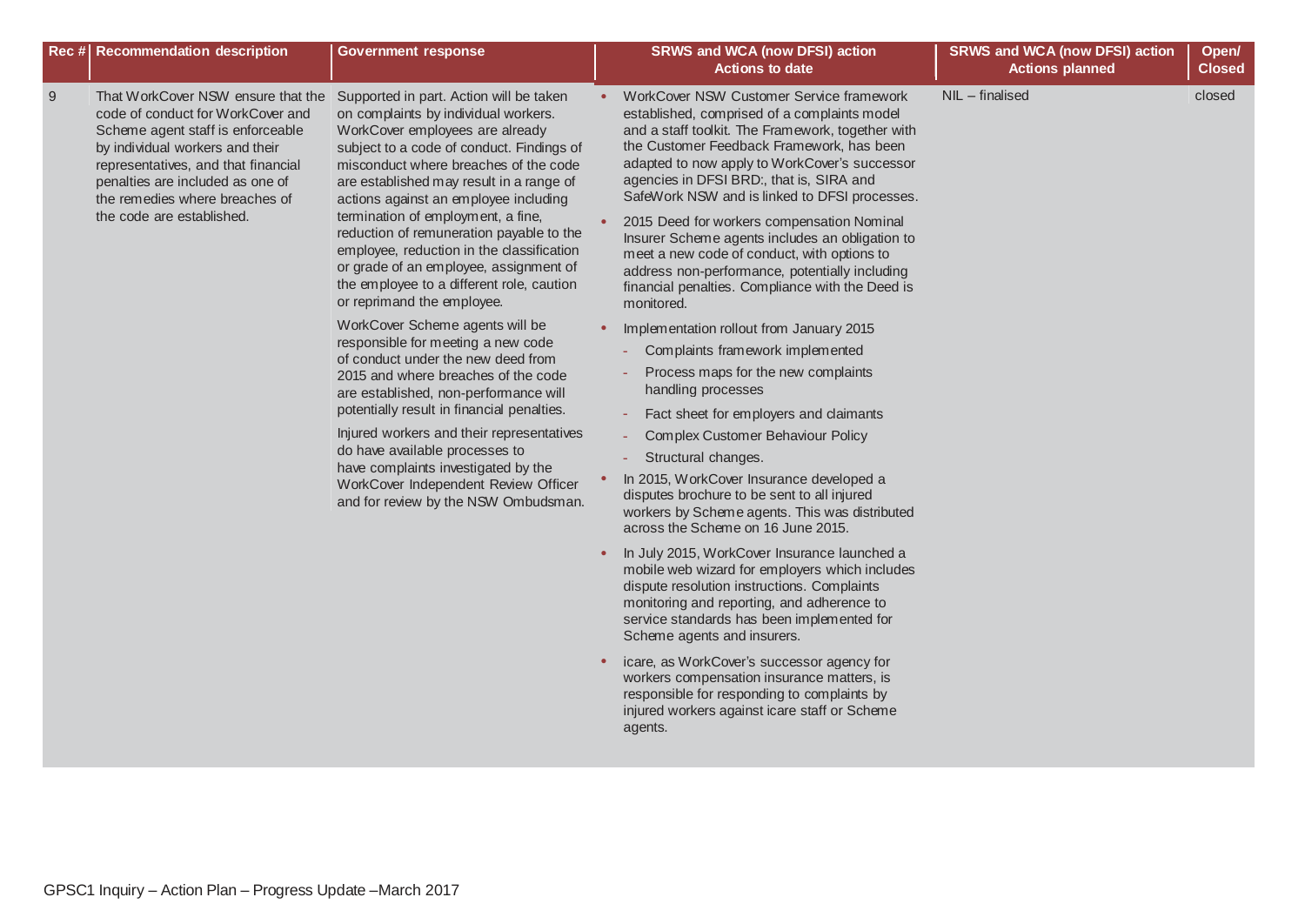| <b>Recommendation description</b><br>Rec#                                                                                                                                                                                                                                                                                             | <b>Government response</b>                                                                                                                                                                                                                                                                                                                                                                                                                                                                                                                                                                                                                                        | <b>SRWS and WCA (now DFSI) action</b><br><b>Actions to date</b>                                                                                                                                                                                                                                                                                                                                                                                                                                                                                                                                                                                                                                                                                                                                                                                                                                                                                                                                                                                                                                                                                                                    | <b>SRWS and WCA (now DFSI) action</b><br><b>Actions planned</b> | Open/<br><b>Closed</b> |
|---------------------------------------------------------------------------------------------------------------------------------------------------------------------------------------------------------------------------------------------------------------------------------------------------------------------------------------|-------------------------------------------------------------------------------------------------------------------------------------------------------------------------------------------------------------------------------------------------------------------------------------------------------------------------------------------------------------------------------------------------------------------------------------------------------------------------------------------------------------------------------------------------------------------------------------------------------------------------------------------------------------------|------------------------------------------------------------------------------------------------------------------------------------------------------------------------------------------------------------------------------------------------------------------------------------------------------------------------------------------------------------------------------------------------------------------------------------------------------------------------------------------------------------------------------------------------------------------------------------------------------------------------------------------------------------------------------------------------------------------------------------------------------------------------------------------------------------------------------------------------------------------------------------------------------------------------------------------------------------------------------------------------------------------------------------------------------------------------------------------------------------------------------------------------------------------------------------|-----------------------------------------------------------------|------------------------|
| 10<br>That the Minister for Finance<br>and Services take the<br>necessary steps to ensure<br>that complaints against<br>WorkCover NSW staff by injured<br>workers are investigated<br>independently, and that<br>investigations of complaints against<br>scheme agent or WorkCover staff<br>are reviewable by an independent<br>body. | Supported in part. Complaints against<br>WorkCover employees are already<br>reviewable by the NSW Ombudsman<br>and are investigated in line with the<br>requirements of and advice from the<br>NSW Ombudsman. Complaints about<br>scheme agents of the Nominal Insurer,<br>or about other insurers, can be referred<br>to WorkCover or the WIRO. A complaint<br>about the conduct of a public authority<br>(which would include WorkCover<br>and the WIRO) may be made to the<br>Ombudsman. The Ombudsman may<br>investigate the conduct of a public<br>authority if it appears to the Ombudsman<br>the conduct may be within section 26 of<br>the Ombudsman Act. | In December 2014, the then CEO SRWS wrote<br>to the NSW Ombudsman, WorkCover<br>Independent Review officer, the Financial<br>Services Ombudsman and the Health Care<br>Complaints Commission requesting the<br>establishment of a formal quarterly reporting<br>process between the agencies to identify key<br>issues and hotspots regarding complaints<br>against WorkCover or Nominal Insurer Scheme<br>agents.<br>SIRA, as WorkCover's successor agency for<br>workers compensation regulation matters, has<br>established and continues to have a close<br>relationship with each entity contacted in<br>December 2014.<br>SIRA's Customer Experience and Customer<br>Care teams continue to hold quarterly<br>meetings, chaired by SIRA, with NSW<br>Ombudsman representatives to identify key<br>issues and hotspots regarding complaints<br>against SIRA staff.<br>SIRA's Customer Experience and Customer<br>Care teams also regularly liaise with the NSW<br>Anti-Discrimination Board in relation to<br>relevant complaints.<br>icare, as WorkCover's successor agency for<br>workers compensation insurance matters, is<br>responsible for responding to complaints by | $NIL$ – finalised                                               | closed                 |

agents.

injured workers against icare staff or Scheme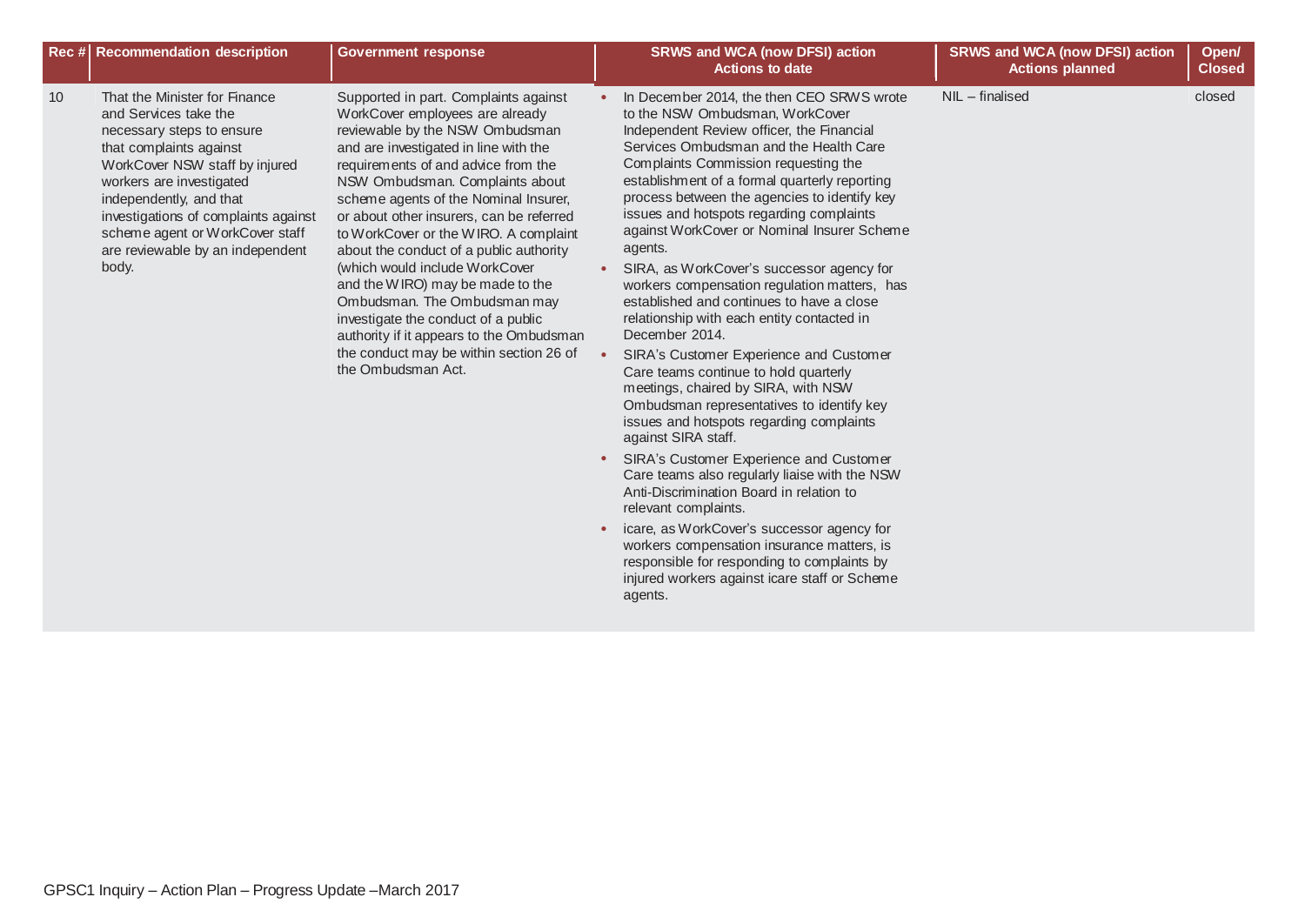|    | Rec # Recommendation description                                                                                                                                                                                                                                                                                                            | <b>Government response</b> |                                                                                                                                                                                                                                                                                                                                                                                                                                                                                               | <b>SRWS and WCA (now DFSI) action</b><br><b>Actions to date</b>                                                                                                                                                                                                                         | <b>SRWS and WCA (now DFSI) action</b><br><b>Actions planned</b> | Open/<br><b>Closed</b> |
|----|---------------------------------------------------------------------------------------------------------------------------------------------------------------------------------------------------------------------------------------------------------------------------------------------------------------------------------------------|----------------------------|-----------------------------------------------------------------------------------------------------------------------------------------------------------------------------------------------------------------------------------------------------------------------------------------------------------------------------------------------------------------------------------------------------------------------------------------------------------------------------------------------|-----------------------------------------------------------------------------------------------------------------------------------------------------------------------------------------------------------------------------------------------------------------------------------------|-----------------------------------------------------------------|------------------------|
| 11 | The Government is considering the<br>That the Parliament of New South<br>Wales enact laws which protect all<br>matter.<br>workers in the state, including injured<br>workers, from workplace bullying,<br>and that such laws be based on the<br>National Occupational Health and<br>Safety Commission's Draft National<br>Code of Practice. |                            |                                                                                                                                                                                                                                                                                                                                                                                                                                                                                               | Options paper submitted to Steering Committee<br>in September 2014.                                                                                                                                                                                                                     | NIL. closed                                                     | closed                 |
|    |                                                                                                                                                                                                                                                                                                                                             |                            | The CEO SRWS wrote to Safe Work Australia<br>(SWA) in December 2014 seeking its assistance<br>to consider the issue of bullying at a national level<br>under the model work health and safety laws.                                                                                                                                                                                                                                                                                           |                                                                                                                                                                                                                                                                                         |                                                                 |                        |
|    |                                                                                                                                                                                                                                                                                                                                             |                            |                                                                                                                                                                                                                                                                                                                                                                                                                                                                                               | Specific regulations for bullying were not<br>supported nationally when national model WHS<br>laws were developed in 2012. The draft national<br>Code of Practice was ultimately adopted as a<br>national Guide to Preventing and responding to<br>Workplace Bullying in November 2013. |                                                                 |                        |
|    |                                                                                                                                                                                                                                                                                                                                             |                            | In NSW, and other states and territories with<br>harmonised WHS laws, the general legislated<br>WHS duty and national guidance is relied upon.<br>While SWA members can raise and discuss<br>potential legislative options through SWA<br>consultative processes, there is no appetite<br>among SWA members to enact proscriptive<br>bullying prevention regulation based on the<br>Guide. A briefing was provided to the then Minister for<br>Innovation and Better Regulation in June 2016. |                                                                                                                                                                                                                                                                                         |                                                                 |                        |
|    |                                                                                                                                                                                                                                                                                                                                             |                            |                                                                                                                                                                                                                                                                                                                                                                                                                                                                                               | Material amendments to the work health and<br>safety legislation are subject to the 2008<br>Intergovernmental Agreement on Occupational<br>Health and Safety and the agreement of a<br>majority of SWA members.                                                                         |                                                                 |                        |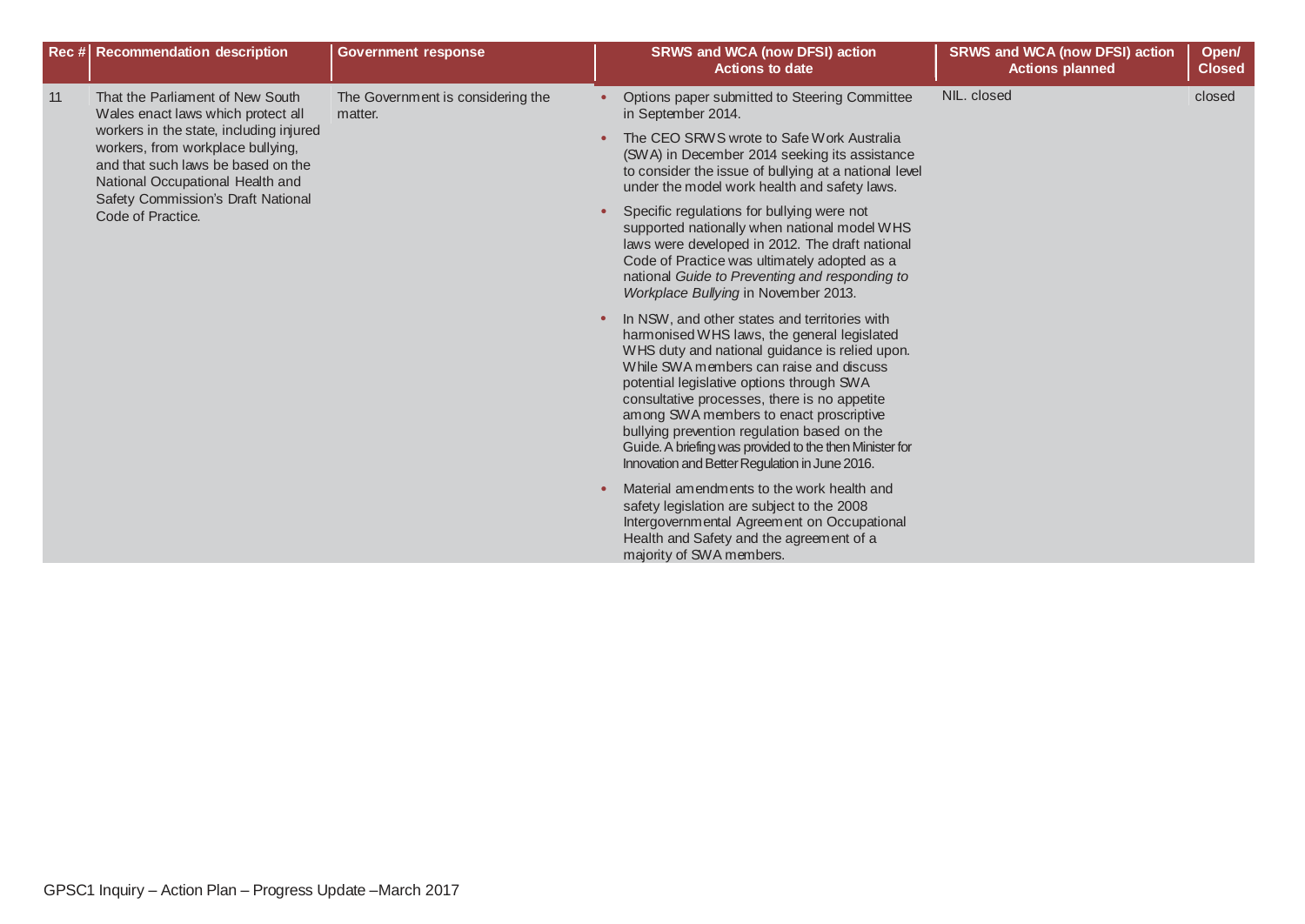|    | Rec # Recommendation description                                                                                                                                                                                                                                                                                                                                                                                                                                                                           | <b>Government response</b>                                                                                                                                                                                                                                                                                                                                                                                                                                                                                                                                                                                                                                                                                                                                                                         |           | <b>SRWS and WCA (now DFSI) action</b><br><b>Actions to date</b>                                                                                                                                                                                                                                                                                                                                                                                                                                                                                                                                                                                                                                                                                                                                                                                                                                                                                                                                                                                                                                                         | <b>SRWS and WCA (now DFSI) action</b><br><b>Actions planned</b> | Open/<br><b>Closed</b> |
|----|------------------------------------------------------------------------------------------------------------------------------------------------------------------------------------------------------------------------------------------------------------------------------------------------------------------------------------------------------------------------------------------------------------------------------------------------------------------------------------------------------------|----------------------------------------------------------------------------------------------------------------------------------------------------------------------------------------------------------------------------------------------------------------------------------------------------------------------------------------------------------------------------------------------------------------------------------------------------------------------------------------------------------------------------------------------------------------------------------------------------------------------------------------------------------------------------------------------------------------------------------------------------------------------------------------------------|-----------|-------------------------------------------------------------------------------------------------------------------------------------------------------------------------------------------------------------------------------------------------------------------------------------------------------------------------------------------------------------------------------------------------------------------------------------------------------------------------------------------------------------------------------------------------------------------------------------------------------------------------------------------------------------------------------------------------------------------------------------------------------------------------------------------------------------------------------------------------------------------------------------------------------------------------------------------------------------------------------------------------------------------------------------------------------------------------------------------------------------------------|-----------------------------------------------------------------|------------------------|
| 12 | That the Minister for Finance and<br>Services and the Safety, Return<br>to Work and Support Board<br>establish an independent<br>workplace bullying steering panel<br>to oversee the actions of<br>WorkCover NSW in addressing<br>workplace bullying, both within its<br>own organisation and in other<br>workplaces as the state regulator of<br>work health and safety. The panel<br>must be empowered to require action<br>on its recommendations and<br>sufficiently resourced to perform its<br>role. | Supported in part. The Minister for<br>Finance and Services will request the<br>Safety, Return to Work and Support<br>Board to establish an independent<br>expert workplace bullying panel to<br>advise on the actions of WorkCover<br>NSW in addressing workplace bullying,<br>both within its own organisation and in<br>other workplaces as the state regulator<br>of work health and safety.<br>The Safety, Return to Work and Support<br>Board will then advise the Minister on the<br>current initiatives and programs currently<br>undertaken by WorkCover NSW in<br>addressing workplace bullying; any<br>deficiencies identified in these programs;<br>and whether there are additional<br>programs that could be explored to<br>enable WorkCover to more effectively<br>meet objectives. |           | An independent expert advisory panel was<br>established for an initial period of 12 months<br>and included an HR professional, legal<br>practitioner and academic expert. It met on 5<br>June 2015.<br>The SRW S Board was abolished as part of<br>the Government's 2015 reforms. In addition,<br>Ministerial responsibilities for the entities<br>replacing the WorkCover Authority changed,<br>following the reforms.<br>It was proposed that the panel provide a report<br>with recommendations to the SRWS Board<br>by the end of 2015. As a result of structural<br>changes, this panel will now report to the<br>Secretary DFSI as the employer of SIRA/<br>SafeWork NSW staff.<br>DFSI cannot provide an update in relation to the<br>icare Board.<br>SafeWork NSW and DFSI Government and<br>Corporate Services jointly reconvened the<br>Independent Expert Panel, which met three<br>times in 2016. The Panel was extended for 12<br>months to review both internal bullying prevention<br>approach and SafeWork's approach to the<br>regulation of bullying in industry. The Panel has<br>been discontinued. | NIL - finalised                                                 | closed                 |
| 13 | That General Purpose Standing<br>Committee No. 1 conduct a review<br>in late 2014 of the implementation of<br>the recommendations of its 2014<br>report into allegations of bullying in<br>WorkCover NSW.                                                                                                                                                                                                                                                                                                  | The Review of the inquiry into allegations<br>of bullying in WorkCover NSW by the<br><b>General Purpose Standing Committee</b><br>No. 1 commenced on 11 September<br>2014.                                                                                                                                                                                                                                                                                                                                                                                                                                                                                                                                                                                                                         | $\bullet$ | WorkCover provided a submission to the review.<br>The Hon. Minister Perrottet MP, the then CE<br>of OFS and then CEO of SRWS, attended to<br>provide evidence.<br>The Government provided a response to the<br>General Purpose Standing Committee Review<br>in mid-2015.                                                                                                                                                                                                                                                                                                                                                                                                                                                                                                                                                                                                                                                                                                                                                                                                                                                | $NIL$ – finalised                                               | closed                 |